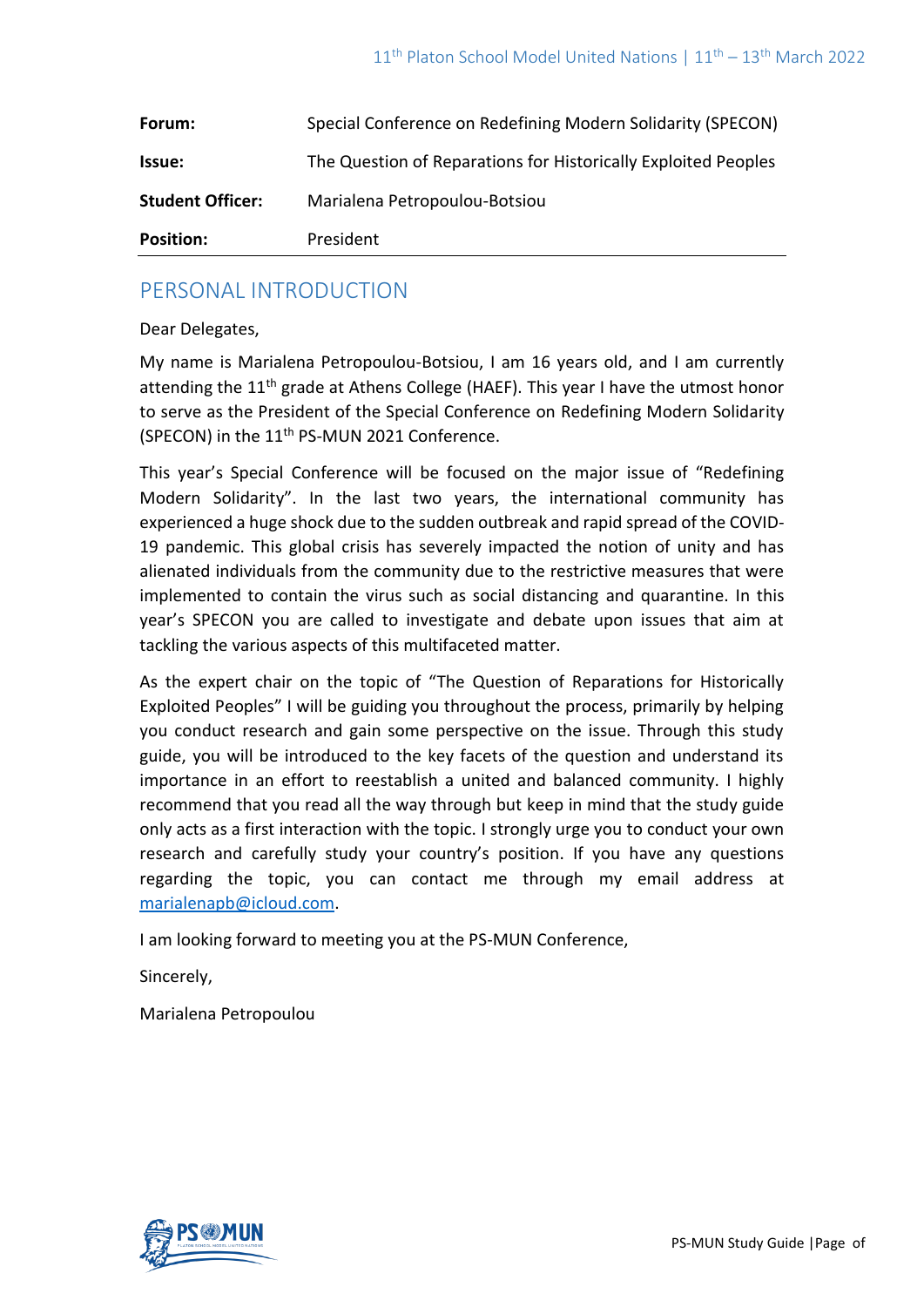# TOPIC INTRODUCTION

Throughout the history of mankind individuals and communities have often been subjected to unjust and hurtful treatment. Victims have severely suffered from a plethora of such incidents ranging from unfair killings, torture, exploitation, and enslavement. It is a persistent phenomenon that continues to prevail in modern society and generate massive repercussions. Nevertheless, various cases of exploitation have not been recognized by the perpetrators and other third parties involved.

When dealing with this issue, it is essential to realize that victims of exploitation have been historically targeted on religious, economic, ethnological, or cultural grounds. Although society progresses towards inclusivity and such ideologies become outdated, the crimes conducted in the past cast a long shadow and as they remain unrecognized. The faulted beliefs that shaped them become integrated in society and inevitably lead to the perpetuation of prejudice. As a result, besides the receptive victims, their descendants often experience this discrimination to a large extent as well. They experience social exclusion, intolerance and in severe cases, systemic discrimination.

The first step towards approaching this issue and ensuring access to just treatment is acknowledging the abuse and providing adequate reparations to the victims and their descendants. The concept of reparations refers to the provision of assistance, financial compensation, and recognition to peoples that have endured damage, loss, or suffering, by those that have carried out the crime.<sup>1</sup> Reparations are a multifaceted approach that can be implemented in various forms depending on the nature of the offense. They can prove to be very effective in improving the conditions of the exploited peoples and providing structural and institutional reforms. However, they cannot erase the societal consequences of the abuses and should be regarded as the first step towards ensuring justice.

The lack of reparations exacerbates the catastrophic consequences on historically exploited peoples. The inability and reluctance of businesses, governments, and international organizations to introduce inclusive and effective policies burdens victims of abuse and hinders progress. While resolution-making, delegates must opt for appropriate and effective measures to solve this multidimensional issue, centered around the needs of abused communities. Delegates must keep in mind the diversity of the issue and strive for solutions that incorporate formal and informal agents. The following study guide provides a detailed analysis of the dimensions of the problem and discusses the implementation of proactive policies that conciliate the effect of historical exploitation.

<sup>&</sup>lt;sup>1</sup> "Reparation Definition and Meaning: Collins English Dictionary." Reparation Definition and Meaning | Collins English Dictionary, HarperCollins Publishers Ltd, [https://www.collinsdictionary.com/dictionary/english/reparation.](https://www.collinsdictionary.com/dictionary/english/reparation)

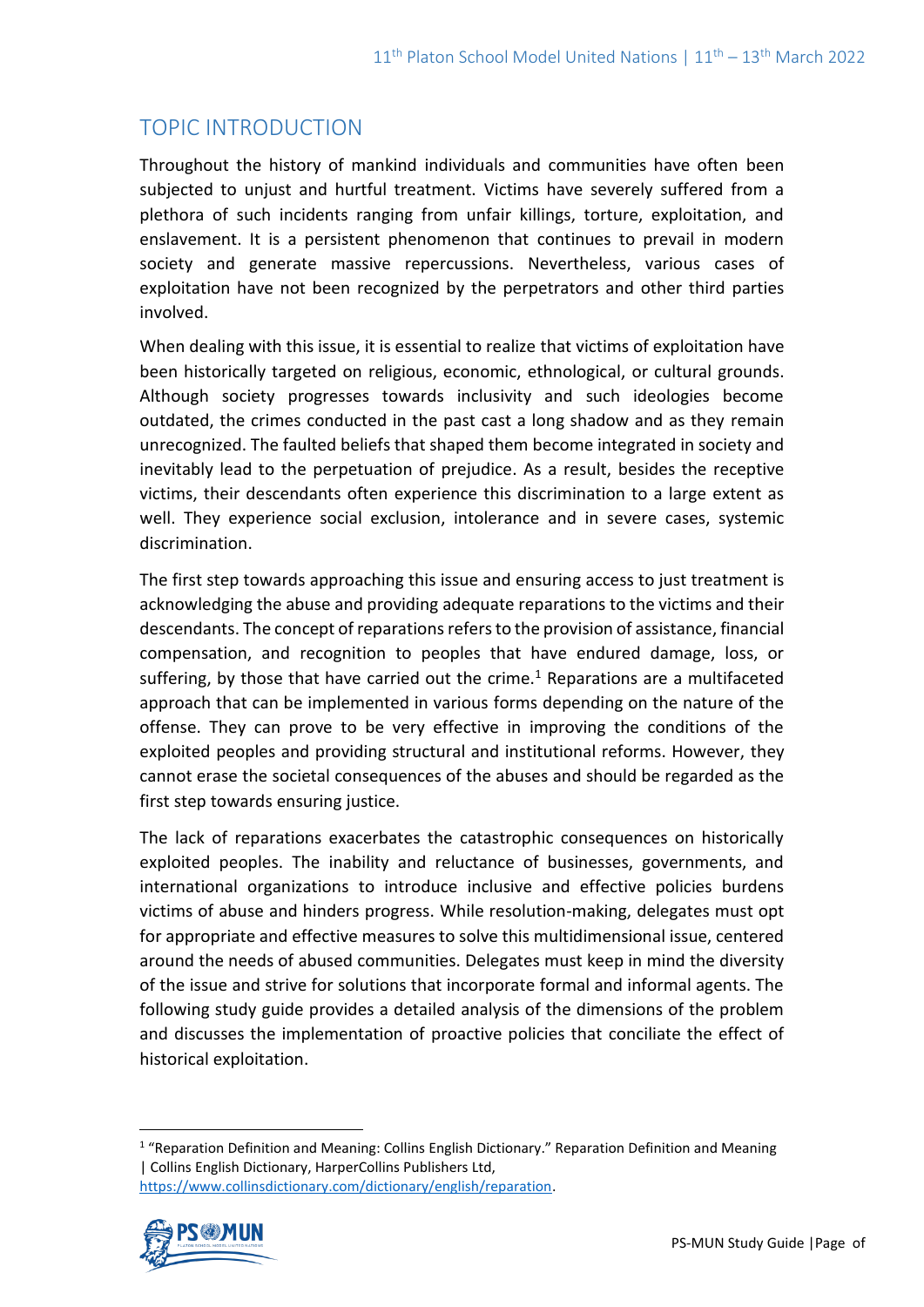# DEFINITION OF KEY TERMS

### Exploitation

Exploitation is the act of taking advantage of an individual or a group of people in a selfish manner to benefit from them and their vulnerability.<sup>2</sup> Historical exploitation has occurred throughout various historical periods and has been mostly targeted marginalized religious, cultural, or ethnic minorities.

### Reparations

A financial payment or other form of compensation provided by the perpetrator to individuals and communities for harm, loss, or damage that has been caused to them. Historical reparations usually refer to compensation provided by governments to victims and descendants of crimes committed during important historical periods.<sup>3</sup>

### Human rights

Human rights are a fundamental principle that shape modern practices and refer to liberties which are "inherent to all human beings, regardless of race, sex, nationality, ethnicity, language, religion, or any other status." 4

#### Injustice

A situation where an individual is treated unfairly, and their entitled rights are being ignored or violated.<sup>5</sup> Historical exploitation of individuals and communities is a major example of injustice and the inefficiency of formal institutions and mechanisms to recognize the unjust treatment of peoples in the past and expand capacities to compensate them for the damage.

### **Descendants**

A person originating or coming from an ancestral stock or source.<sup>6</sup> In the case of historically exploited peoples, descendants are often burdened by the abuses conducted in the past and are usually subjected to cases of informal or systemic discrimination.

3 "Reparation." *Cambridge Dictionary | English Dictionary, Translations & Thesaurus*, [https://dictionary.cambridge.org/dictionary/english/reparation?q=reparation.](https://dictionary.cambridge.org/dictionary/english/reparation?q=reparation)

<sup>6</sup> "Definition of DESCENDANT." *Dictionary by Merriam-Webster: America's Most-trusted Online Dictionary*[, www.merriam-webster.com/dictionary/descendant.](http://www.merriam-webster.com/dictionary/descendant)



<sup>&</sup>lt;sup>2</sup> "Exploitation." *Www.dictionary.com,* [www.dictionary.com/browse/exploitation.](http://www.dictionary.com/browse/exploitation)

<sup>4</sup> United Nations. "Human Rights." *United Nations*[, www.un.org/en/global-issues/human-rights.](http://www.un.org/en/global-issues/human-rights) 

<sup>5</sup> "Definition of INJUSTICE." *Dictionary by Merriam-Webster: America's Most-trusted Online Dictionary*[, www.merriam-webster.com/dictionary/injustice.](http://www.merriam-webster.com/dictionary/injustice)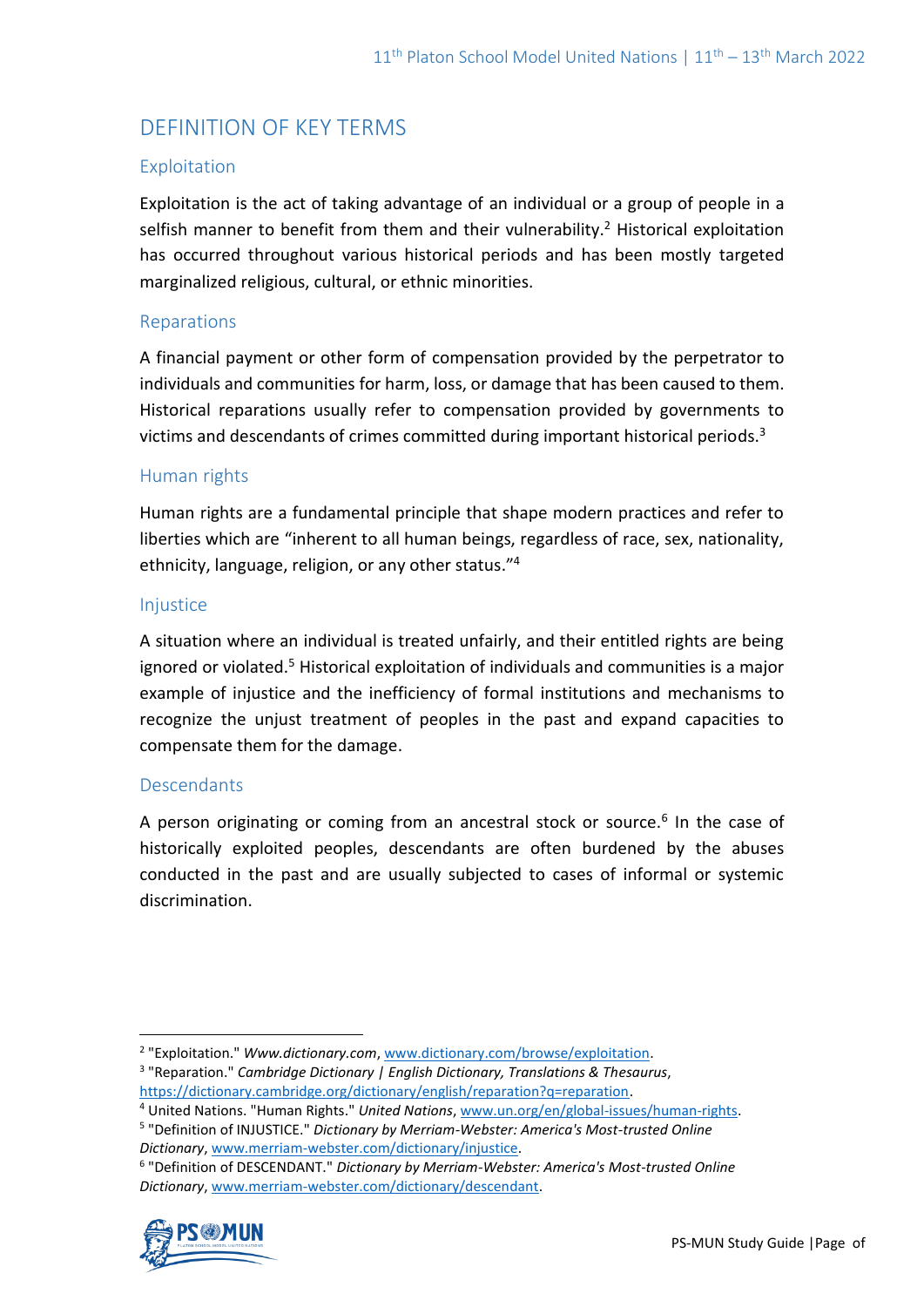# BACKGROUND INFORMATION

#### Significance of Reparations

Reparations recognize a state's, an individual's, or party's legal obligation to remedy the consequences of infractions — whether it committed them directly or failed to prevent them. They also convey to victims and society at large that the government is dedicated to resolving the core roots of previous breaches and preventing them from occurring again. Victims value reparations because they are typically considered as the most direct and meaningful manner of receiving justice, both in terms of function and symbolic benefits. They are typically intended to replace war compensation for damages that were imposed as a punitive measure as well as to pay for financial damage following previous conflicts. Despite this, they are frequently the very last element of transitional justice to be adopted and supported.

In addition, it is widely believed that also descendants of victims of human rights violations should be entitled to seek claims for reparations as well. In these kind of circumstances, the victim's right to compensation should not expire with their death but should be pursued by their descendants. Nevertheless, this is a complex situation and there are limitations to how long those claims should last.

#### Historical Background

The policy of reparations dates back to the period of enslavement in the 19<sup>th</sup> century, when its aims served an entirely opposite purpose. In 1807 King George III of the British Empire, implemented the Act for the Abolition of the Slave Trade and prohibited the promotion of slaves as tradable goods. This law had considerable impacts on British trade and slave owners lost a major share of their resources. To offset these losses and restore the economy, the British government agreed to provide monetary compensation to slave owners. Approximately £20 million were paid out by the Treasury to support the 3,000 families who used to own slaves. This was the largest loan ever recorded and amounted to 40 percent of the Treasury's annual income or about 5 percent of British GDP. <sup>7</sup> The heavy reparations burdened the economy of the UK to such a large extent, that the government only completed payments in 2015 through taxpayers' money.

The focus and aims of reparations officially became a method of making amends to communities that have suffered from losses during World War 1. After the end of WWI, the Allied Powers assembled in the Versailles Palace to negotiate upon the peace settlements and the measures to be imposed upon the Central Powers. The Treaty of Versailles outlined their aggressive attitude towards Germany and demanded war payments. The treaty called for monetary reparations to compensate for the war damages caused by German powers and the economic losses that the Allies had suffered from. Nevertheless, these reparations still do not necessarily

<sup>&</sup>lt;sup>7</sup> "Britain's Slave Owner Compensation Loan, Reparations and Tax Havenry | Tax Justice Network." *Tax Justice Network*, 24 Nov. 2020[, https://taxjustice.net/2020/06/09/slavery](https://taxjustice.net/2020/06/09/slavery-compensation-uk-questions/)[compensation-uk-questions/.](https://taxjustice.net/2020/06/09/slavery-compensation-uk-questions/)

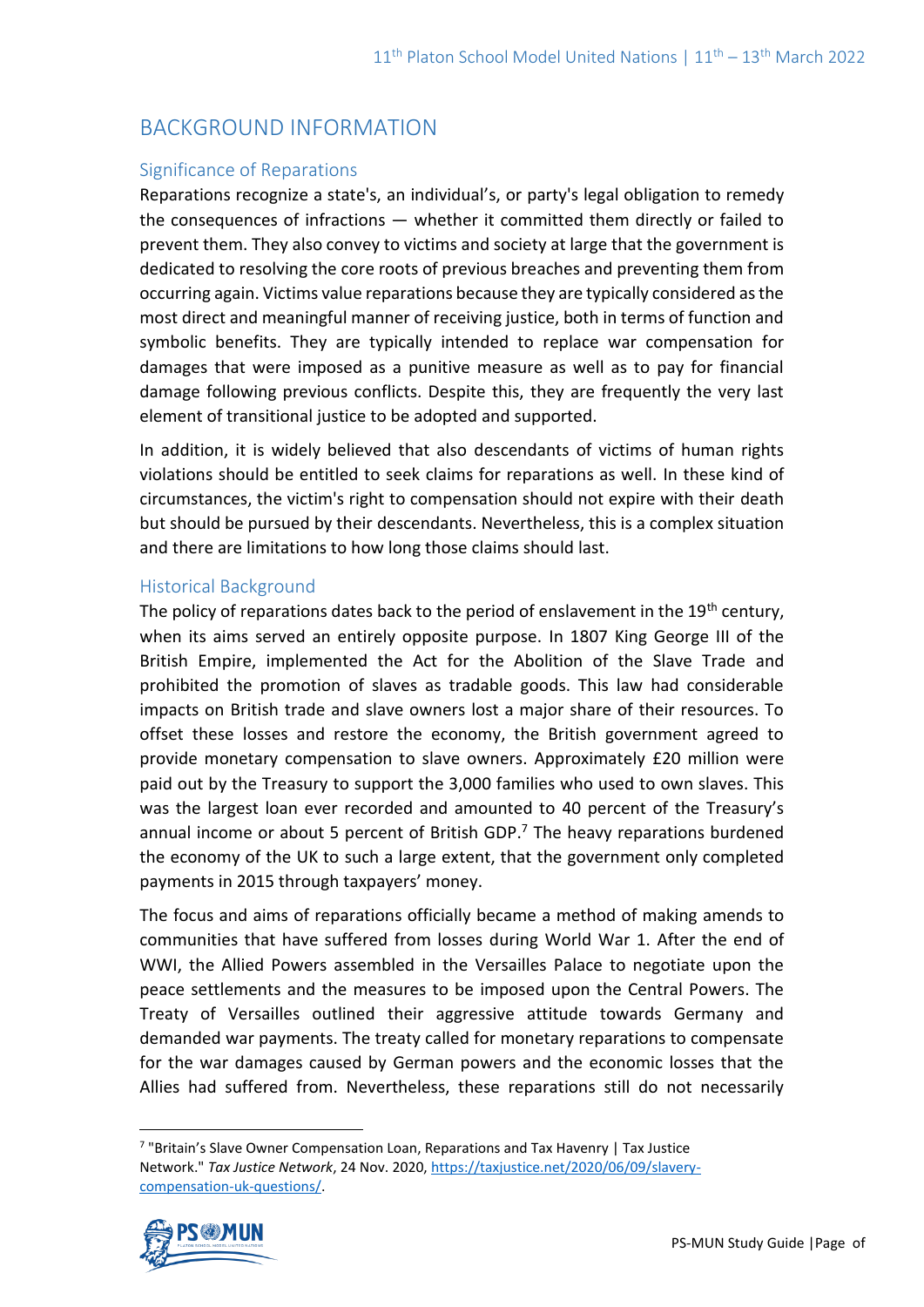comply with the contemporary interpretation of the term, since they were imposed as a vindictive measure rather than a request for amends.

The concept of reparations officially adopted the purpose that has been defined and outline above, after the end of the second World War. WW2 is one of the greatest examples of historical exploitation towards large communities and it acts as the reference point for this policy. Specifically, it deals with the payments undertaken by the Federal Republic of Germany to the State of Israel that aimed at compensating the Jewish population for their placement in concentration camps controlled by the Third Reich. Since then, reparations have been claimed by many victims of injustice and are mostly connected with the slave ownership and exploitation in the UK and the USA.

#### Barriers to claiming reparations

Reparations for victims of mistreatment are of paramount importance, yet there are various causes that hinder the application of such claims.

## The Burden of the Bill

One of the main arguments that discourages institutions from guaranteeing reparations is that they are an expensive measure that affects every citizen, regardless of their involvement in the case. For governments to provide compensation to victims, large payments need to be made directly or to support the expansion of the available capacities. This creates strain on the economy and aggravates debt. This debate has erupted in the US where many people argue that reparations must not be considered, since it is unfair to burden the whole country when only a limited number of Americans owned slaves. Nevertheless, studies have proven that 25 percent of white families from southern states of the Confederacy were slave owners, while in Florida, Georgia, Alabama, Louisiana the percentage was more than 40 and even 55 and 57 in Mississippi and South Carolina, respectively.<sup>8</sup> This data can act as evidence to oppose the argument and highlight the importance of reparations.

### Competition amongst Exploited Communities

In the past decades more communities have been requesting compensation from their perpetrators, yet it has been granted only to a few cases. This divergence concerning claims creates a competitive atmosphere and raises questions amongst the communities. When a victimized group asks for compensation, there is a lot of resistance met from the side of other exploited groups which claim that their requests need to be discussed first. As a result, the battle for recognition and compensation becomes more difficult as more parties get involved and actively attempt to obstruct their struggle for an inclusive society. Societies which are already polarized due to the direct or

<sup>8</sup> Jr., William D. "10 Things We Get Wrong About Reparations." *Rolling Stone*, 19 June 2021, [www.rollingstone.com/culture/culture-commentary/juneteenth-reparations-misconceptions-](http://www.rollingstone.com/culture/culture-commentary/juneteenth-reparations-misconceptions-1186060/)[1186060/.](http://www.rollingstone.com/culture/culture-commentary/juneteenth-reparations-misconceptions-1186060/) 

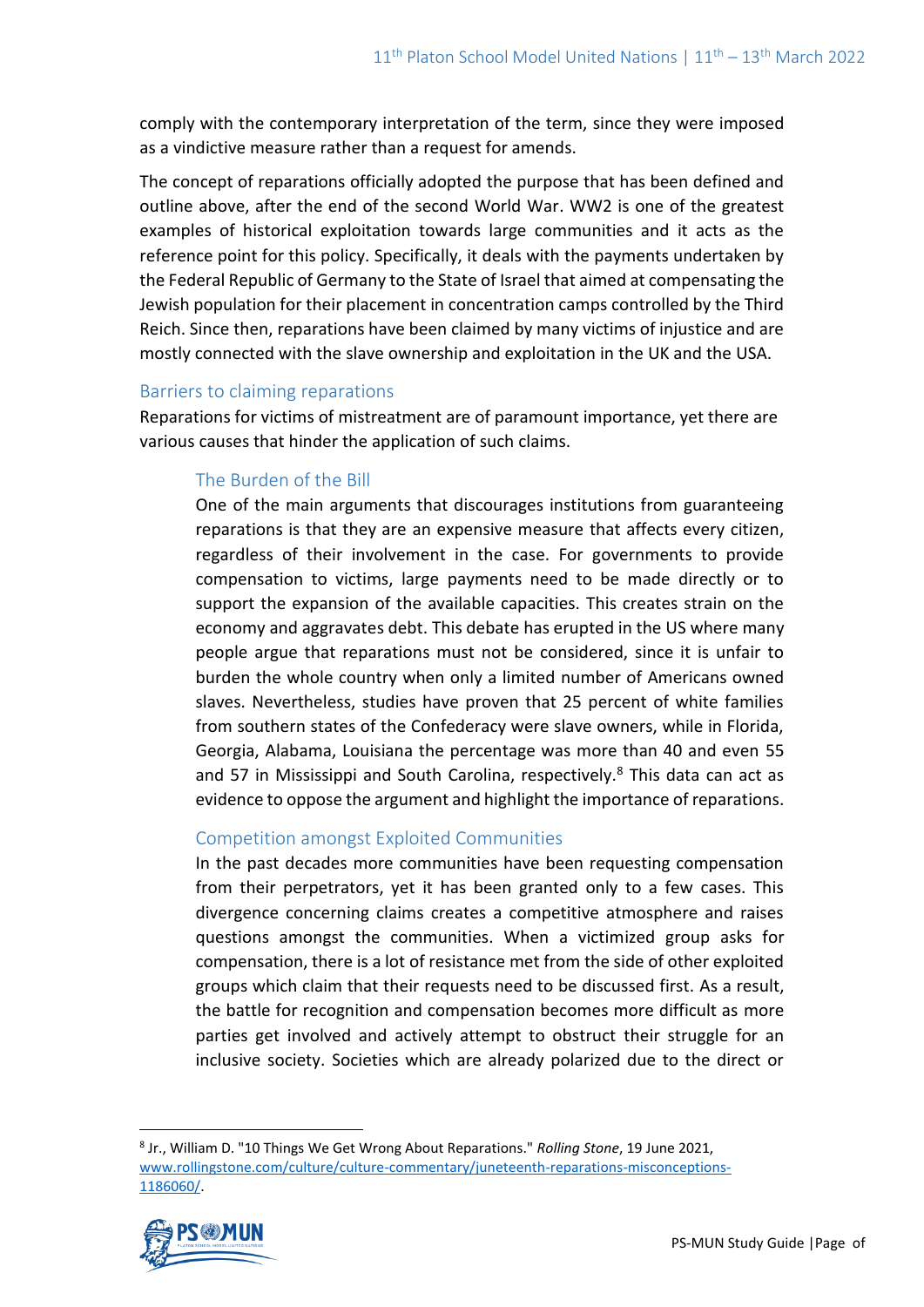indirect conflict between perpetrators and the victims, face greater division and become imbalanced.

### The Difficulty of Determining the Payment

One of the most imperative obstacles that obstructs the provision of reparations is the incapacity to pinpoint a specific price for oppression. The lack of specialized indicators that measure the economic, social, and political gaps between exploited communities and other citizens makes it impossible to determine the appropriate payment. In some cases, wealth gaps and demographic data can provide a general picture of the situation, especially in countries like the US where the effects of slavery are still present amongst the black community. Nevertheless, there is no available metric to help states assign the appropriate amount that could possibly value to the cruelties such communities have faced. Consequently, monetary payments are usually an ineffective measure.

#### Implementation of reparations

The diversity observed amongst the historical cases of exploitation results in the necessary adoption of versatile and distinct reparative techniques that can effectively approach the different dimensions of each case.

#### Representatives of Claims

Reparations are a multidimensional matter that incorporates various stakeholders and can be approached through diverse perspectives and means. Multiple parties are involved and affected by the conduct of abuse and violence, and thus have the right to demand reparations if they deem it necessary for the improvement of their living conditions. Claims for compensation in instances of historical wrongdoings can be divided into three main categories.

The first case is when the reparations are claimed by individuals who have actively and directly been exposed to the act of exploitation in the past. This category refers to the receptive victims of the crime, which have experienced its harshness and severity first-hand. They are usually the individuals that have been the most affected and burdened by the atrocity. Additionally, primary victims of historic exploitation are also the ones who usually have had the least access to justice, equal representation, and social inclusion due to the less progressive institutions of the past, the prevalence of discrimination and the lack of mechanisms such as social media. As a result, the claim of reparations attempted by the direct victims of the wrongdoing are the most ineffective and difficult to achieve.

The second category shifts focus from the individual to the community. Reparations and compensation can be claimed in cases where historical wrongdoings have primarily targeted communities rather than individuals, usually due to religious and ethnic pretexts. In such cases, members belonging

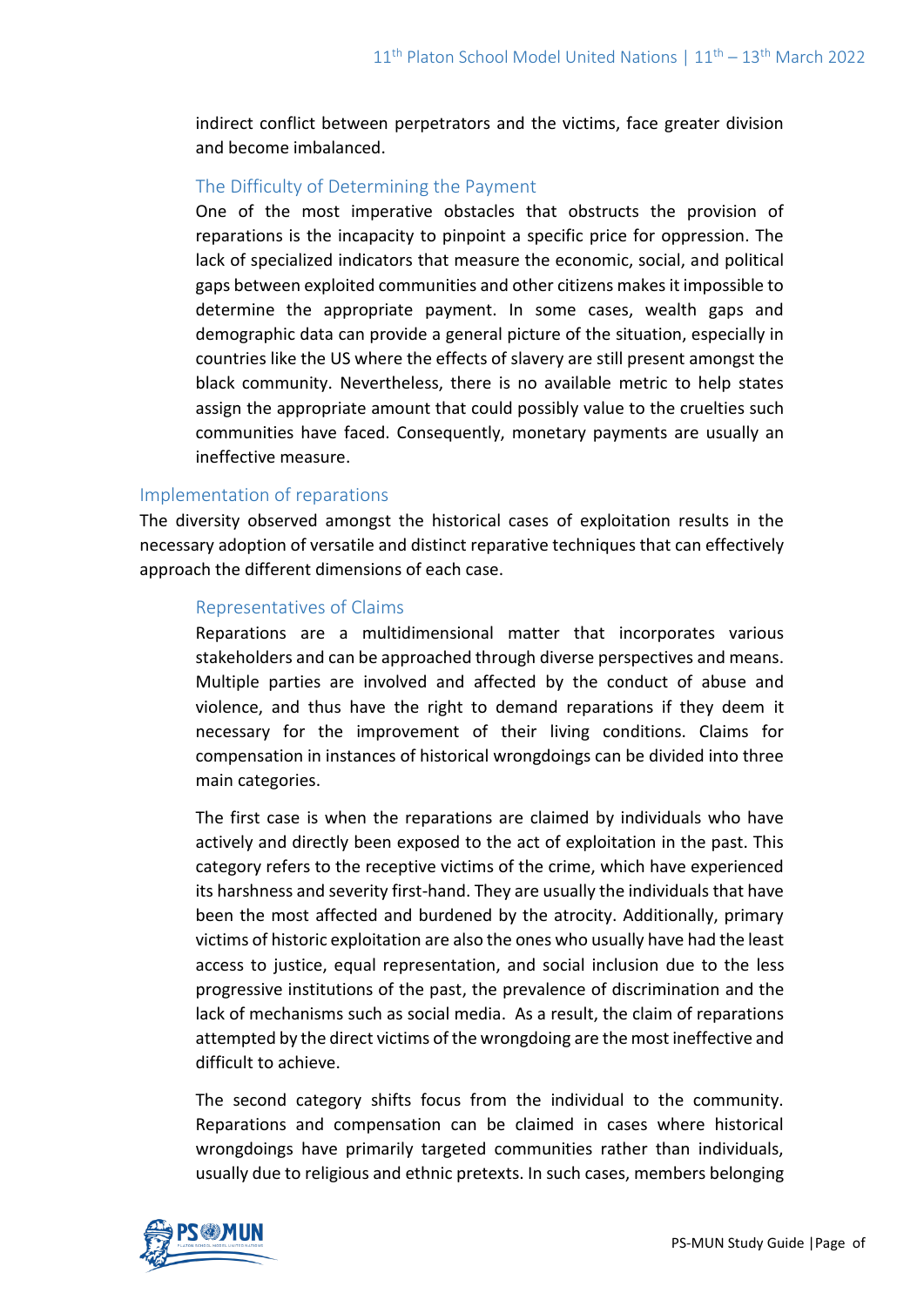to these communities have the ability to assemble and address the issue of reparations. This method is more effective than the first, since the request is made collectively and there are more forces to support the argument and convey the needs of the harmed communities, while the individual is unable to assert influence on its own.

As underlined above, historical mistreatment has detrimental repercussion on the direct victims of the atrocities, but also stigmatizes their descendants. Hence, the third and final category refers to reparations that are obtained through the line of descendants related to victims of injustice. People with ancestral links to victims of mistreatment can make reparative claims as long as the consequences and the aftermath of the injustice has a considerable effect on their daily lives. This is the most prevalent and typical method used to demand compensation.

### Forms of Reparations

The main goal of reparations is to recognize the obligation of a state towards individuals or communities in order to reduce the effects of abusesit has either directly executed or failed to prevent. According to the United Nations, there are five ways through which reparations can be carried out.

The first measure is called reinstitution. Through this policy, governments aim at achieving the full recovery of the original situation of victims before the effects of the injustice. By implementing reinstitution and providing the appropriate reparations, exploited peoples are allowed complete restoration of their human rights. Reinstitution offers liberty in cases of enslavement, as well as the return of residence, employment, education, healthcare and more, in cases of milder abuses. This method is directly linked to the second one, which calls for damage compensation. This form of reparations refers to the provision of compensation for any loss with a serious economic effect that can be clearly indicated and assessed, such as physical or mental harm, loss of income or savings and material destruction. The combination of the aforementioned forms strives for the restoration of the initial state of the victims and the improvement of their economic situation.

An additional method of applying reparations is distinguished as satisfaction. This form aims at increasing transparency about violations committed in the past and urges perpetrators to take responsibility of their historical wrong doings. Furthermore, it outlines the importance of oversight and adherence by international common standards for human rights. Specifically, it concludes that judicial and administrative sanctions must be imposed in severe cases where reparations remain a pending matter and actively effect the victims. It also highlights the significance of strengthening the role of marginalized and targeted communities by recovering their cultural remains, promoting their rituals and commemorating their historical cases of abuse.

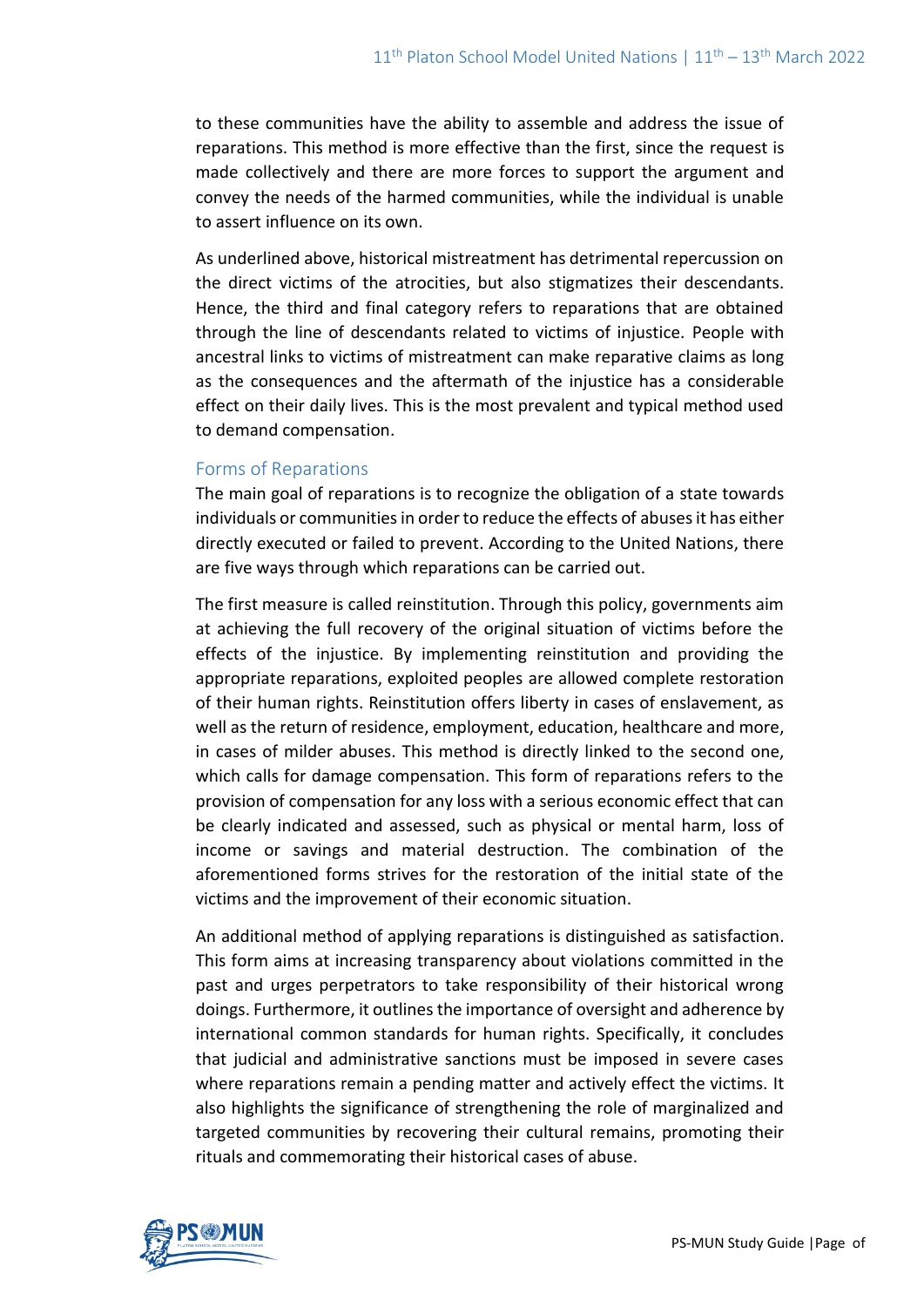The final two forms of reparations are categorized as rehabilitation and guarantees of non-repetition. The first method of claims calls for the immediate provision of medical, psychological, social, and legal services to victims that have been heavily affected by their subjection to injustice, torture, or exploitation and suffer from physical and psychological disorders. Also, in most instances of historical violations, the individuals and communities seldom have appropriate and sufficient access to formal justice mechanisms where they can support their claims. Thus, rehabilitation aims at expanding the legal and social capacities available to make them more accessible to marginalized groups. Lastly, the guarantees of non-repetition are formal institutional reforms and national policies that are established to safeguard and ensure the avoidance of similar cases happening in the future.

#### Impact of reparations

Although reparations are incredibly important when dealing with social injustices, they can generate crucial consequences on the individual as well as the society at large. Thus, when drafting resolutions and brainstorming reparation policies, it is essential to keep in mind these repercussions and find ways to minimize or counteract their effect.

The provision of reparations often has significant socio-political and economic consequences on both the perpetrators and the exploited peoples. Firstly, the most commonly used argument, is that reparations are not cost-effective policies. In order for reparations to be granted to groups that have been subjected to injustice, the government must finance them. Money that is allocated towards exploited communities reduces the capacities available that are needed to finance other government expenditures. Less money is available for the provision of other services, infrastructure, education, healthcare and more. Consequently, reparations often have a negative effect on society, especially innocent third parties that are not involved in the situation. Furthermore, reparations can have serious economic consequences on the individuals that receive monetary compensation. Victims of mistreatment usually belong in low-income households and marginalized groups. In such cases, if reparations are provided in the form of an income stream, individuals might heavily rely on these amounts in their daily lives and lose their incentive to work. As a result, labour productivity decreases, and exploited peoples lose their steady sources of income. Instead, this money must be used by exploited peoples to enhance their skills, gain access to education or healthcare, and actively strive to improve their situation.

Reparation programs can lead to severe inequalities amongst the exploited community due to the socio-political differences of the members. Social groups that have faced exploitation are not homogeneous. Within one target population, some members are wealthier than others, some members are less affected by the injustice and perhaps some are convicted criminals. The question that arises is whether everyone is equally eligible to the reparations. When such policies are delivered on a collective basis, reparations are distributed equally. This way, wealth and power

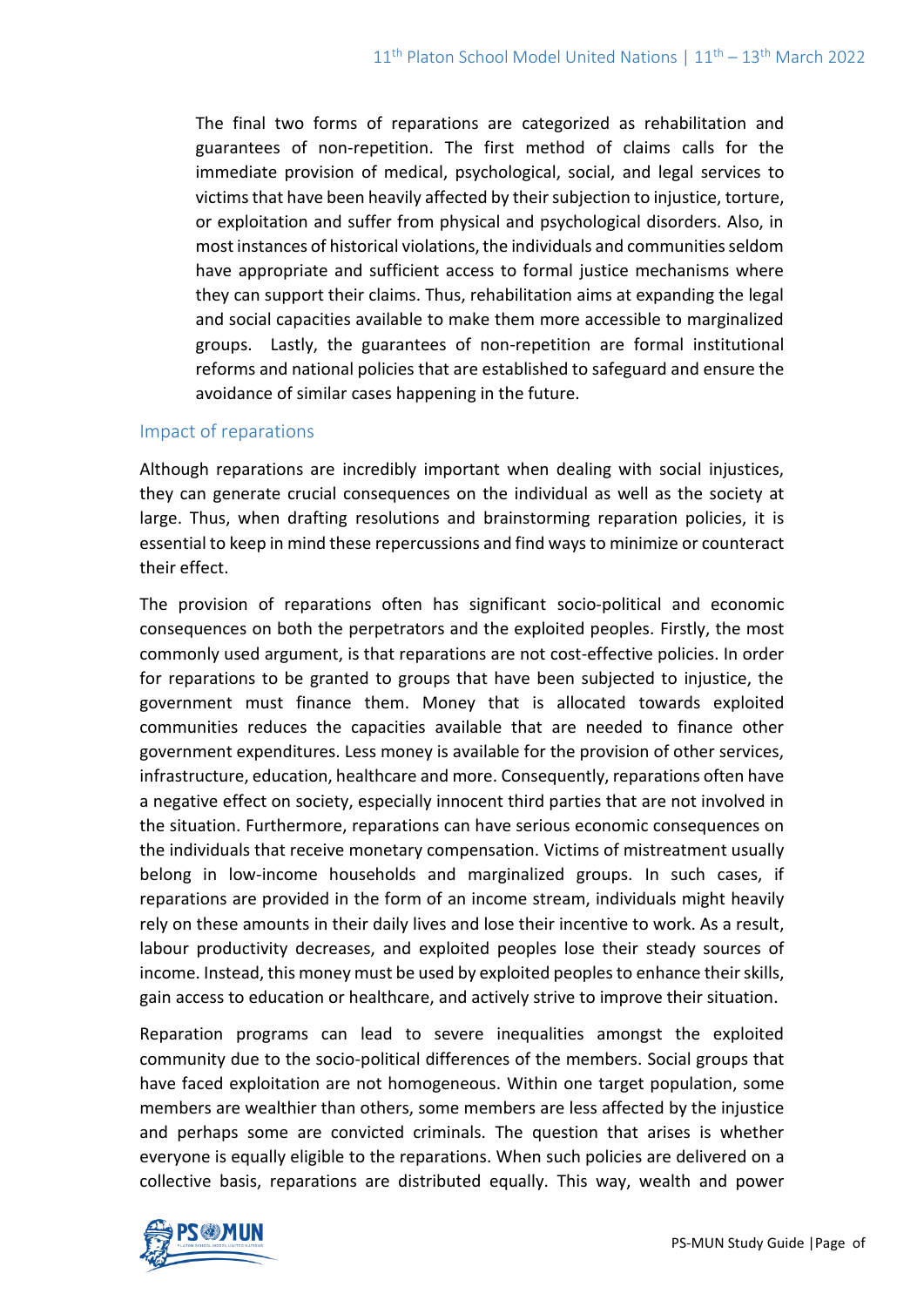inequalities amongst members of the community are exacerbated. Moreover, a common effect of reparations is that they are usually disliked by the uninvolved parties. Especially in cases that deal with racial and ethnic issues, the provision of reparations causes disputes and third parties claim that they are being treated unfairly. Hence, discrimination remains prevalent and the deeper causes of the issue are not addressed.

## MAJOR COUNTRIES AND ORGANIZATIONS INVOLVED

### Australia

One of the most recent cases of reparations occurred in Australia and dealt with the exploitation of Aboriginal Australians. Aboriginal peoples are the earliest indigenous society living on the mainland and the surrounding islands. Between 1910 and 1970, the government issued officials to collect children of mixed White and Aboriginal descent and place them in boarding schools or church-run missions. Approximately one out of three indigenous children were violently separated from their families around the nation, a study shows. $9$  These were eventually named the "Stolen generations". The violations were only officially recognized in August 2021, when the federal government decided to pay \$280 million in reparation payments to survivors and descendants of victims that were forcefully displaced from their environment, especially in regions with federal control such as the Northern and Australian Capital Territories.

#### Germany

Germany has one of the most stigmatized pasts and accounts for the most well-known case of reparations. After the end of WWII, the Jewish population that had been placed and exploited in concentration camps requested reparations. In September 1952 West Germany decided to give \$7 billion in goods to the recently established state of Israel. Through this provision the Israeli government expanded its economic infrastructure and tripled its Gross National Product (GNP). Payments were often targeted at individual survivors and reached a total of \$89 billion in 2012. Reparations remain a sensitive issue and Germany continues making payments to this day. In 2019 about 400,000 Jewish people who lived through WWII were alive and that year the German government gave \$564 million to the Claims Conference in order to provide the payments.<sup>10</sup>

<sup>10</sup> "Holocaust Survivors Continue to Receive German Reparations Payments to This Day." *| Working Towards Understanding and Healing Between Native American and Non-Native Peoples*, 18 Feb. 2021, [https://healingmnstories.wordpress.com/2021/02/18/holocaust-survivors-continue-to-receive](https://healingmnstories.wordpress.com/2021/02/18/holocaust-survivors-continue-to-receive-german-reparations-payments-to-this-day/)[german-reparations-payments-to-this-day/.](https://healingmnstories.wordpress.com/2021/02/18/holocaust-survivors-continue-to-receive-german-reparations-payments-to-this-day/) 



<sup>9</sup> Pannett, Rachel. "Australia to pay hundreds of millions in reparations to Indigenous 'stolen generations." *The Washington Post*, 5 Aug. 2021,

[www.washingtonpost.com/world/2021/08/05/australia-indigenous-school-reparation/.](http://www.washingtonpost.com/world/2021/08/05/australia-indigenous-school-reparation/)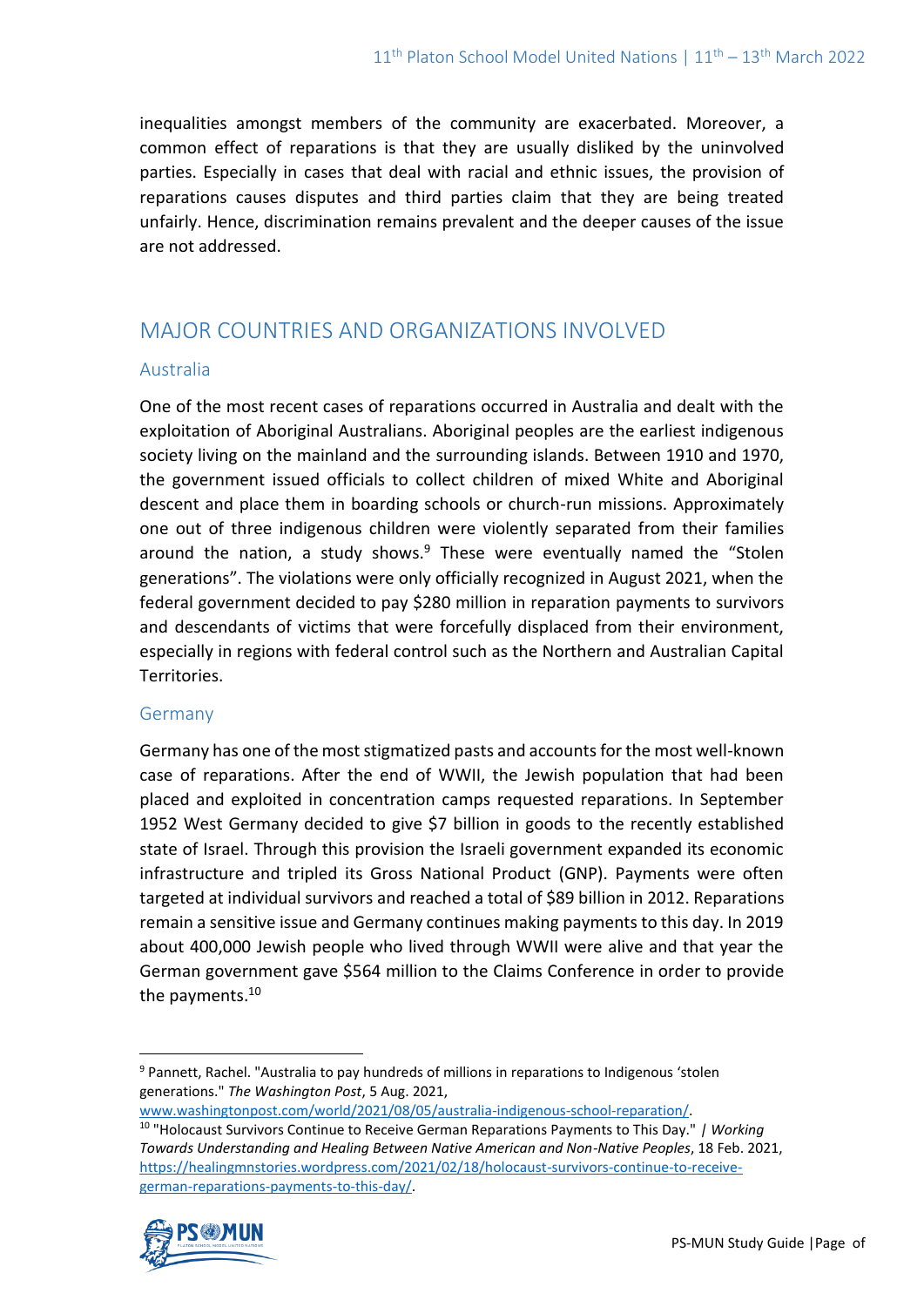## South Africa

In the 20<sup>th</sup> Century South Africa's government adopted a legislative system that implemented systemic discrimination and supported segregationist practices targeted at people of color. After 1991 when the laws were repealed, the Truth and Reconciliation Commission was set up to suggest reparations and other ways to compensate for the harm that victims of the former regime faced. A total of \$360 million was proposed, to be distributed in six yearly payments. However, in 2003 the President, Thabo Mbeki, declared that he would only address \$85 million delivered in one-time payments of \$3,900 to each victim. As a result, as of 2012 only 16,397 received adequate compensation, amounting for a tiny portion of the actual crowd of individuals harmed by Apartheid.<sup>11</sup>

## United Kingdom (UK)

The discussion on reparations towards people of African descent in the UK is an ongoing and current debate that remains unsolved. Citizens who are related to African families who were victims of slavery are still facing institutional racism. Yet, the UK has not introduced or recognized the situation, which slowly aggravates. The UK, as a former imperial superpower that was actively involved in slave trade, has stated its guilt for the atrocities they committed, but reparations remain unresolved. The economic burden and the fact that no direct victim still exists, are used as excuses to avoid the discussion. Nevertheless, the compensation must be claimed by their descendants and the countries from which slaves were taken. Recently, Jamaica unsuccessfully attempted to request reparations from Britain, since it was the centre of the slave trade, with many European powers forcibly transporting Africans to work on plantations. 12

### United States of America (USA)

The United States have been the main figure involved in the issue of reparations, with various incidents and claims being discussed. Besides the contribution of the U.S. in slave trade and the exploitation of African people by their owners, the U.S. was also involved in one of the successful cases of reparations being granted. During WWII, President Franklin D. Roosevelt implemented his Executive Order 9066 in 1942 and officially established Japanese internment camps.<sup>13</sup> For three years, the U.S. government incarcerated individuals and citizens with Japanese roots in isolated camps. This measure was taken as a response to the Pearl Harbor attacks and is

<sup>12</sup> "What Are Reparations And What Forms Can They Take?" *EachOther*, 29 July 2021, [https://eachother.org.uk/what-are-reparations-and-what-forms-can-they-take/.](https://eachother.org.uk/what-are-reparations-and-what-forms-can-they-take/) <sup>13</sup> History.com Editors. "Japanese Internment Camps." *HISTORY*, 29 Oct. 2009, [www.history.com/topics/world-war-ii/japanese-american-relocation.](http://www.history.com/topics/world-war-ii/japanese-american-relocation)



<sup>11</sup> "South Africa to Pay \$3,900 to Each Family of Apartheid Victims (Published 2003)." *The New York Times - Breaking News, US News, World News and Videos*, 16 Apr. 2003,

[www.nytimes.com/2003/04/16/world/south-africa-to-pay-3900-to-each-family-of-apartheid](http://www.nytimes.com/2003/04/16/world/south-africa-to-pay-3900-to-each-family-of-apartheid-victims.html)[victims.html.](http://www.nytimes.com/2003/04/16/world/south-africa-to-pay-3900-to-each-family-of-apartheid-victims.html)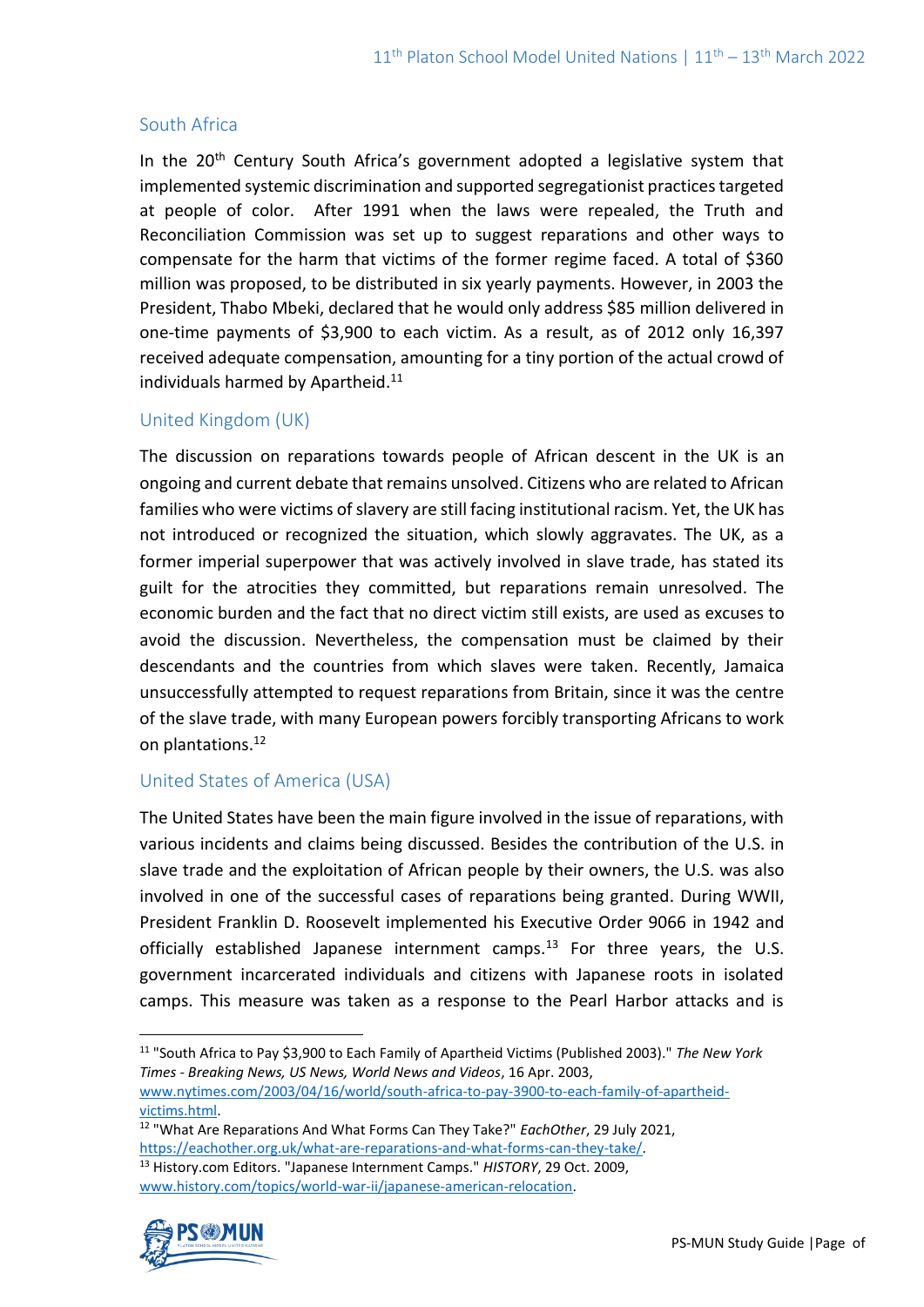deemed one of the cruelest violations of human rights. The camps were shut down in March 1946 and in 1976 President Ford abolished the Executive Order 9066. A few years later, President Reagan formally apologized for the atrocities and established the Civil Liberties Act of 1988, through which \$20,000 were given to more than 80,000 Japanese Americans. Although the U.S. has effectively dealt with this issue, it has not responded as effectively to the African Americans still suffering from the aftermath of slavery.

### Office of the United Nations High Commissioner for Human Rights

The OHCHR was established by the General Assembly of the UN through resolution 48/141 in December 1993. The OHCHR is the main UN body responsible for the safeguarding od human rights and it maintains international standards for human rights, as they were proposed through the Universal Declaration of Human Rights, through the collaboration with member states. Efforts to deal with the provision of reparation have been primarily conducted and promoted by the OHCHR. One of the recent attempts to remind and reinforce the significance of reparations was made by the UN high commissioner for human rights Michelle Bachelet. In a statement made in June 2021, she called "on all states to stop denying - and start dismantling - racism" and to "listen to the voices of people of African descent". <sup>14</sup> Specifically, this year she outlined a four-point agenda that strives for transformative measures on racial discrimination and lack of equality, that will be set out by the OHCHR and implemented by states on a national level. In her statement, she discussed how the nature of reparations must mainly be financial and involve simple guarantees to avoid repetitions.

| <b>Date of Event</b> | <b>Description of event</b>                                     |
|----------------------|-----------------------------------------------------------------|
| September            | West Germany agreed to pay \$70 billion to the then-young state |
| 1952                 | of Israel for holocaust reparations.                            |
|                      |                                                                 |
| 1988                 | The Civil Liberties Act of 1988 awarded \$20,000 each to over   |
|                      | 80,000 Japanese Americans.                                      |
| December             | The OHCHR was formed by the UN General Assembly through         |
| 1993                 | resolution 48/141.                                              |
|                      |                                                                 |
|                      |                                                                 |

# TIMELINE OF EVENTS

<sup>14</sup> "UN Human Rights Chief Calls for Reparations over Racism." *BBC News*, 29 June 2021, [www.bbc.com/news/world-europe-57646933.](http://www.bbc.com/news/world-europe-57646933)

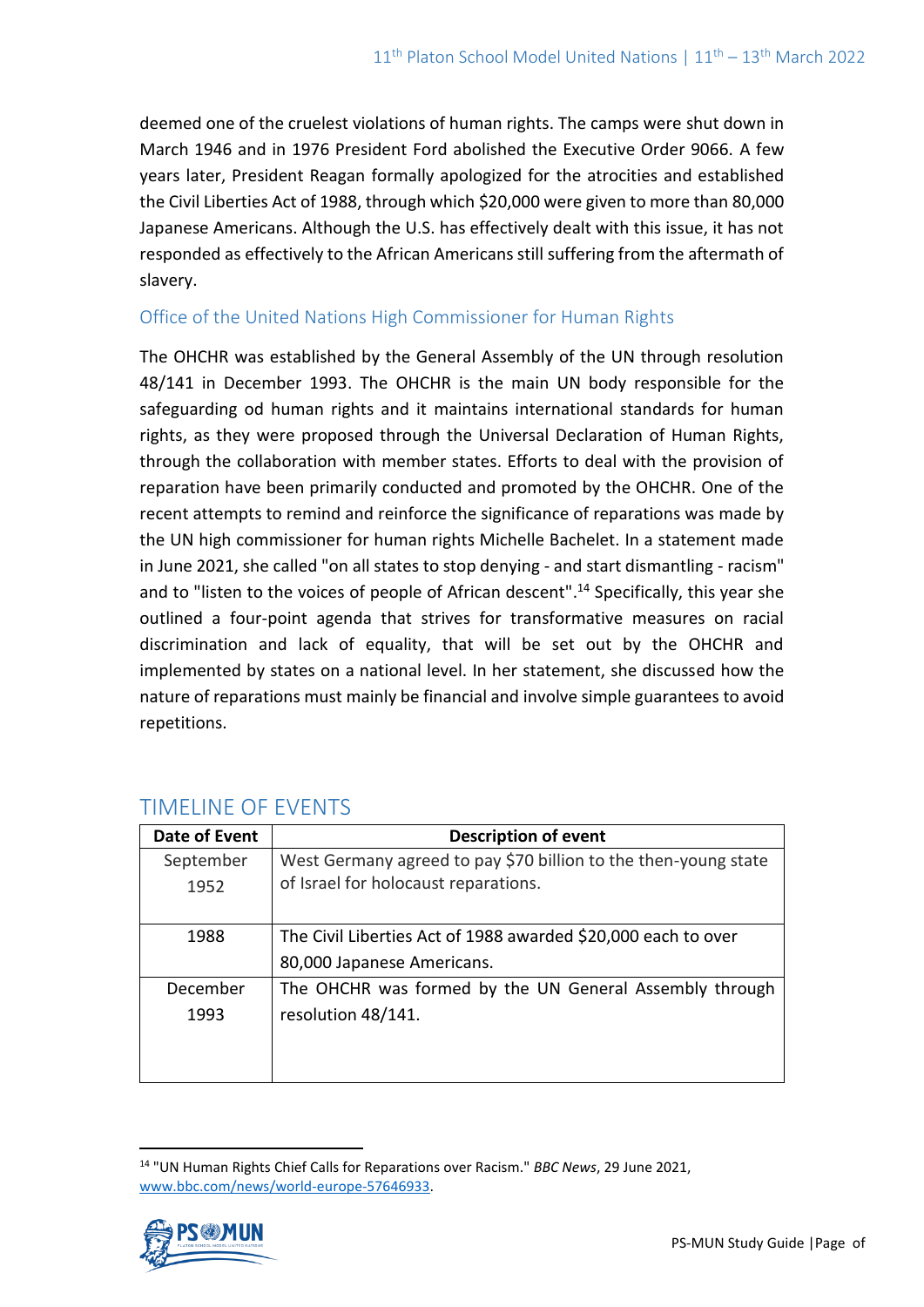| 1994                | Florida agreed to a reparations package of \$3.36 million in 2014<br>dollars for the race riot that destroyed the black town of<br>Rosewood on the Gulf Coast.                                                                              |
|---------------------|---------------------------------------------------------------------------------------------------------------------------------------------------------------------------------------------------------------------------------------------|
| 16 December<br>2005 | GA proclaimed the Basic Principles and Guidelines on the Right to<br>a Remedy and Reparation for Victims of Gross Violations of                                                                                                             |
|                     | International Human Rights Law and Serious Violations of<br>International Humanitarian Law.                                                                                                                                                 |
| 2013                | President Thabo Mbeki announced in 2003 that he would<br>authorize only \$85 billion, to be given in one-time payments of<br>\$3,900 for apartheid.                                                                                         |
| 2013                | North Carolina passed a \$10 million reparations program that<br>should give the 177 living victims of forced sterilization around<br>\$50,000 each.                                                                                        |
| 28 June 2021        | OHCHR released the High Commissioner's Agenda towards<br>transformative change for racial justice and equality, pursuant to<br>Human Rights Council resolution 43/1.                                                                        |
| August 2021         | Australia's federal government agreed to pay about \$280 million<br>in reparations to survivors who were removed from their families<br>in federally controlled areas including the Northern Territory and<br>Australian Capital Territory. |

# PREVIOUS ATTEMPTS TO SOLVE THE ISSUE

The issue of reparations is of utmost importance, yet it is often neglected by the international community. So far, limited actions have been taken to combat the effects of historical exploitation and ensure the provision of appropriate compensation to the victims.

## [A/RES/60/147](https://documents-dds-ny.un.org/doc/UNDOC/GEN/N05/496/42/PDF/N0549642.pdf?OpenElement)

The UN attempted to approach the issue and propose a set of guidelines that aim at establishing the international legal framework around the matter. On 16 December 2005, the General Assembly adopted resolution 60/147 and created the "Basic Principles and Guidelines on the Right to a Remedy and Reparation for Victims of Gross Violations of International Human Rights Law and Serious Violations of International Humanitarian Law".<sup>15</sup> This document officially calls upon states to abide by humanitarian law and recognize the right of victims to reparative claims. It expands access to justice and urges governments to provide the necessary compensation for any harm suffered.

## [A/HRC/RES/43/1](https://documents-dds-ny.un.org/doc/UNDOC/GEN/G20/158/27/PDF/G2015827.pdf?OpenElement)

<sup>&</sup>lt;sup>15</sup> "OHCHR | Basic Principles and Guidelines on the Right to a Remedy and Reparation." [www.ohchr.org/en/professionalinterest/pages/remedyandreparation.aspx.](http://www.ohchr.org/en/professionalinterest/pages/remedyandreparation.aspx)

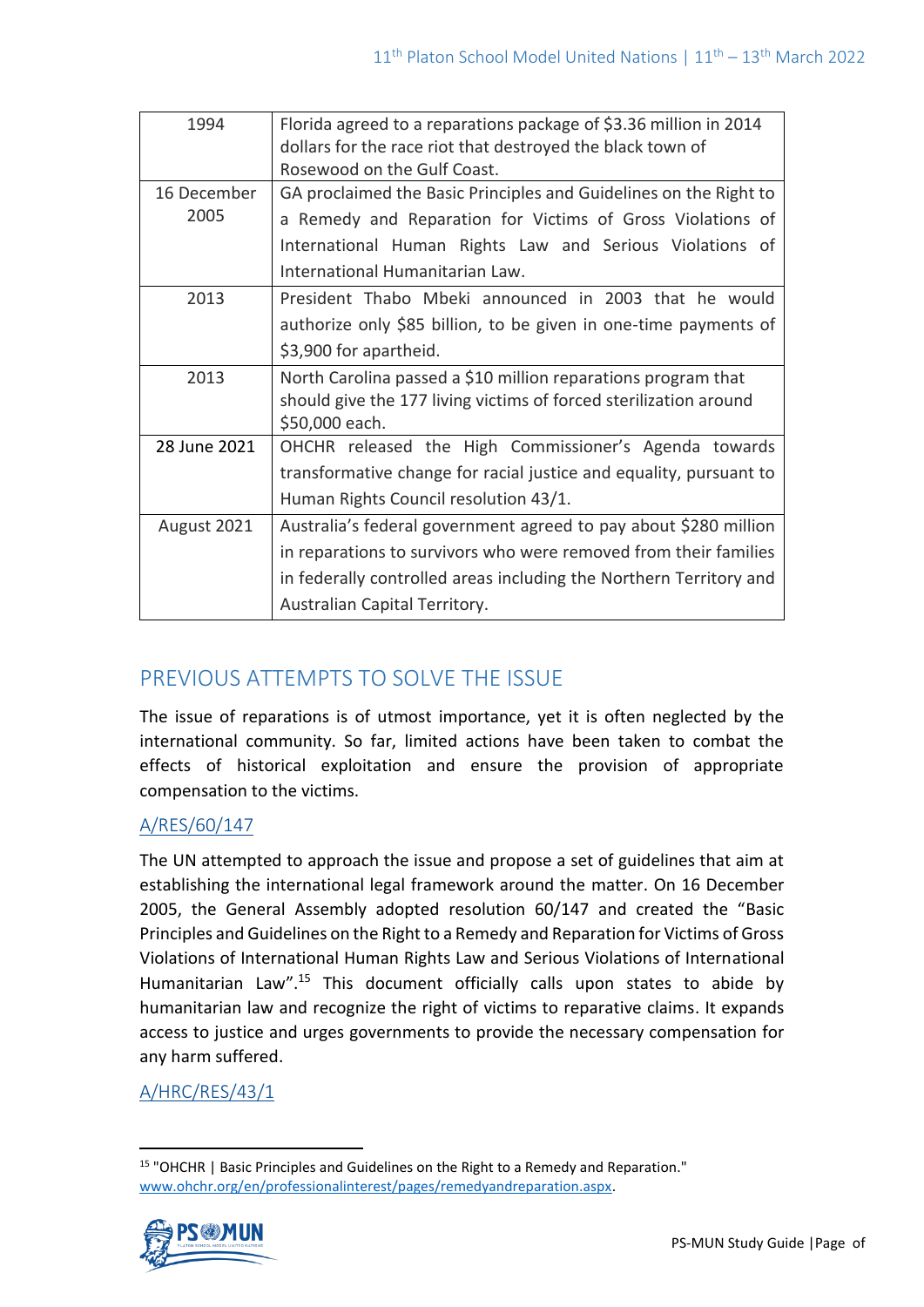Since then, the UN has not taken any binding measures to deal with the issue. Recently the UN high commissioner of human rights emphasized in a statement the urgency of reparations and called for the necessary action. Following this remark, the OHCHR published a four-point agenda pursuant to the Human Rights Council adopted resolution 43/1 on 19 June 2020.<sup>16</sup> This report addresses the need for transformative change and the guarantee of historical reparations, mostly focused on victims of racial injustice. It calls upon states and intergovernmental bodies increase transparency, confess to wrongdoings, and take the vital steps towards the elimination of systemic racism.

#### Reparations through informal mechanisms

As the legal international response has been inadequate in achieving amends, many informal and private mechanisms have taken it upon themselves to provide a solution to the problem. Specifically, descendants of slavery and mistreatment in the UK are actively suffering from racism and social exclusion, as mentioned above. The government has not addressed the issue and refuses to pay reparations. As a result, private companies in the UK such as the pub chain named Greene King, a large pub chain, and the insurance company Lloyd's of London promised to deliver large sums to Black, Asian and other ethnic minorities and marginalized communities, from the reparation payments their ancestors had received as former slave owners.

# POSSIBLE SOLUTIONS

As the issue has received inadequate elaboration so far and the international community has ineffectively approached the concerns of the suffering populations, the solutions proposed by the delegates must introduce a plethora of new, proactive ideas.

### Strengthening the representation of victims

Direct victims of exploitation and their descendants are often unable to seek remedy and justice for the harm they were subjected to, since they cannot access legal mechanisms and voice their concerns. As these communities usually remain marginalized and unstable, they cannot express and support their claims due to the unfavorable conditions. In order for their needs to be heard, representativeness and legal protection needs to be improved. This could be achieved through the introduction of national policies that aim at establishing non-discriminatory environments and expanding legal capacities to ensure that their rights are not being violated and they are given sufficient support.

### Ensuring transparency and oversight

<sup>16</sup> "OHCHR | Implementation of Human Rights Council Resolution 43/1." [www.ohchr.org/EN/Issues/Racism/Pages/Implementation-HRC-Resolution-43-1.aspx.](http://www.ohchr.org/EN/Issues/Racism/Pages/Implementation-HRC-Resolution-43-1.aspx)

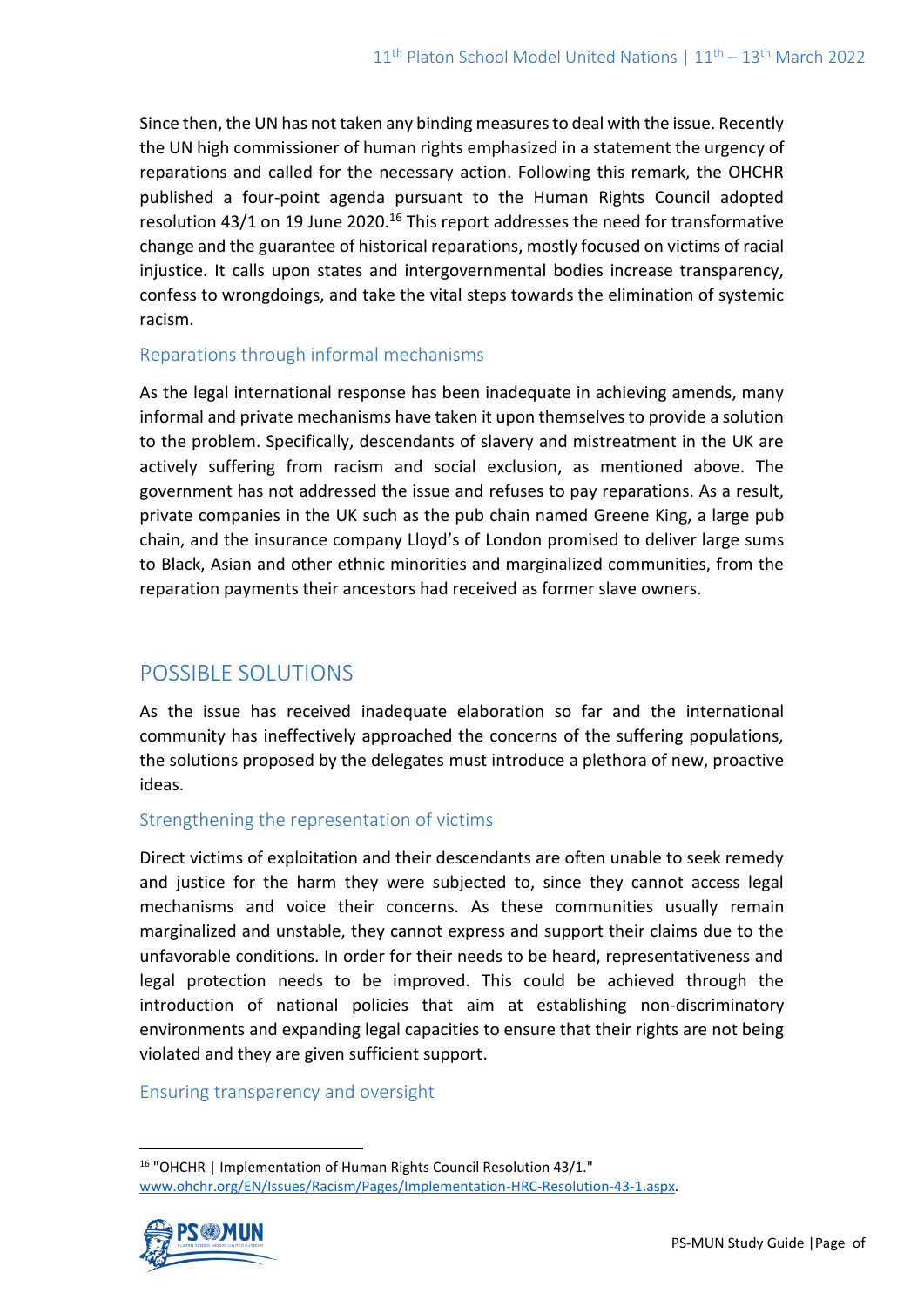Since the international legal framework is very vague and no legally binding measures have been put in place that oblige states to provide reparations, enhancing transparency and clarity is necessary. International organizations must implement resolutions and take proactive measures towards ensuring that stakeholders and perpetrators adhere to the reparation agreements that have been discussed. Victims are often promised reparations, yet they seldom receive them. More insight must be provided into the processes of the governments and their national policies regarding compensation mechanisms. Furthermore, external agents could be introduced to safeguard the abidance to international standards and guarantee the fair provision of the reparative claims made by the victims.

#### Encouraging support from informal mechanisms

As mentioned above, governments often fail at providing the necessary reparations and abiding by their promises. In such cases, victims must seek alternative methods of acquiring compensation. One useful suggestion is turning to companies and urging them to support the exploited peoples. Similar to the actions taken by the firms in the UK, multiple corporations, especially those that might have previously gained from human rights abuses, could allocate their resources to provide reparations on an individual or community basis. Such reparations could be executed in the form of direct monetary funds, charity support, provision of goods and services, or advocacy.

### Introduction of official platforms

Individuals and communities with ancestral links to exploited populations often struggle at claiming reparations and delivering justice. Their voices are often disregard based on the argument that they are not direct victims of oppression and as long as violations are not currently happening, reparations are unnecessary. This attitude stands as a significant barrier in the adoption of reparation agreements. In order for descendants to raise their concerns and demand justice for their past, they must be given a means of communication. Special platforms by governmental institutions or non-governmental organizations (NGOs) could be set to enhance the feeling of solidarity, allow them to express their needs and present their claims.

#### Increasing awareness

As the battle for reparations is often one-sided, awareness can be a helpful tool in inviting more people to support the cause and promote the requests of the victims. NGOs and states could introduce educational courses, promotional campaigns, interactive programmes and more, to enhance the citizens' knowledge of the significant cases of exploitation and highlight how the majority of them remains unsolved. Additionally, raising awareness could connect society with the harsh past of the harmed peoples and emphasize the feeling of solidarity amongst them, thus urging them to support the battle for reparations and establish an inclusive atmosphere.

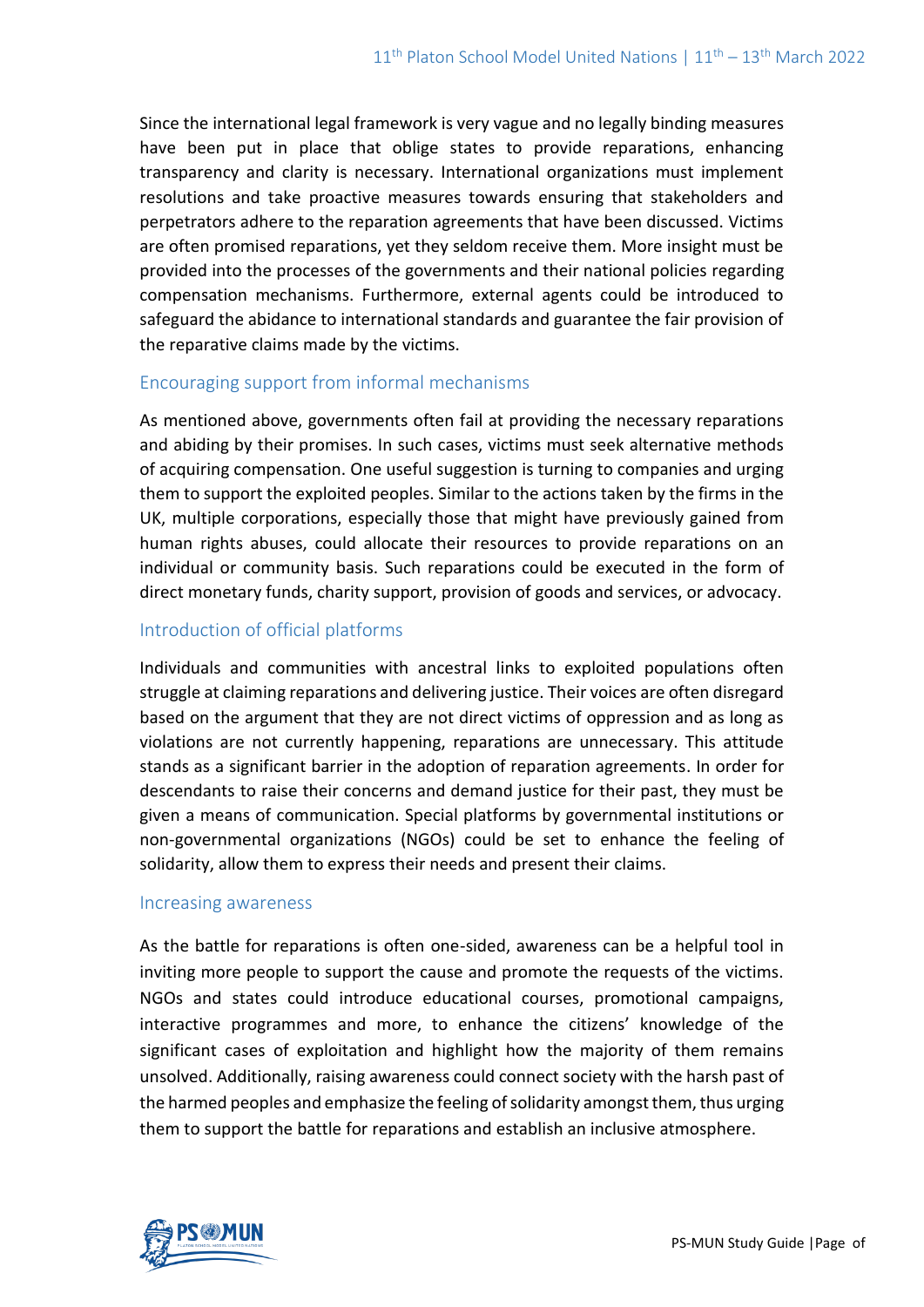## BIBLIOGRAPHY

- "Aboriginals <sup>-</sup> The Search." *Google* Search." *Google*, [www.google.com/search?q=aboriginals&oq=aboriginals&aqs=chrome..69i57](http://www.google.com/search?q=aboriginals&oq=aboriginals&aqs=chrome..69i57j69i59.1682j0j9&sourceid=chrome&ie=UTF-8) [j69i59.1682j0j9&sourceid=chrome&ie=UTF-8.](http://www.google.com/search?q=aboriginals&oq=aboriginals&aqs=chrome..69i57j69i59.1682j0j9&sourceid=chrome&ie=UTF-8)
- "Britain's Slave Owner Compensation Loan, Reparations and Tax Havenry | Tax Justice Network." *Tax Justice Network*, 24 Nov. 2020, [https://taxjustice.net/2020/06/09/slavery-compensation-uk-questions/.](https://taxjustice.net/2020/06/09/slavery-compensation-uk-questions/)
- "Definition of DESCENDANT." *Dictionary by Merriam-Webster: America's Mosttrusted Online Dictionary*, [www.merriam](http://www.merriam-webster.com/dictionary/descendant)[webster.com/dictionary/descendant.](http://www.merriam-webster.com/dictionary/descendant)
- "Definition of INJUSTICE." *Dictionary by Merriam-Webster: America's Most-trusted Online Dictionary*[, www.merriam-webster.com/dictionary/injustice.](http://www.merriam-webster.com/dictionary/injustice)
- "Exploitation) Definition & Meaning | Dictionary.com." *Www.dictionary.com*, [www.dictionary.com/browse/exploitation.](http://www.dictionary.com/browse/exploitation)
- Frum, David. "The Impossibility of Reparations." The Atlantic, Atlantic Media Company, 14 July 2021, [https://www.theatlantic.com/business/archive/2014/06/the-impossibility-of](https://www.theatlantic.com/business/archive/2014/06/the-impossibility-of-reparations/372041/)[reparations/372041/.](https://www.theatlantic.com/business/archive/2014/06/the-impossibility-of-reparations/372041/)
- History.com Editors. "Apartheid." *HISTORY*, 7 Oct. 2010, [www.history.com/topics/africa/apartheid.](http://www.history.com/topics/africa/apartheid)
- "Japanese Internment Camps." *HISTORY*, 29 Oct. 2009, [www.history.com/topics/world-war-ii/japanese-american-relocation.](http://www.history.com/topics/world-war-ii/japanese-american-relocation)
- "Holocaust Survivors Continue to Receive German Reparations Payments to This Day." *| Working Towards Understanding and Healing Between Native American and Non-Native Peoples*, 18 Feb. 2021, [https://healingmnstories.wordpress.com/2021/02/18/holocaust-survivors](https://healingmnstories.wordpress.com/2021/02/18/holocaust-survivors-continue-to-receive-german-reparations-payments-to-this-day/)[continue-to-receive-german-reparations-payments-to-this-day/.](https://healingmnstories.wordpress.com/2021/02/18/holocaust-survivors-continue-to-receive-german-reparations-payments-to-this-day/)
- Jr., William D. "10 Things We Get Wrong About Reparations." *Rolling Stone*, 19 June 2021, [www.rollingstone.com/culture/culture](http://www.rollingstone.com/culture/culture-commentary/juneteenth-reparations-misconceptions-1186060/)[commentary/juneteenth-reparations-misconceptions-1186060/.](http://www.rollingstone.com/culture/culture-commentary/juneteenth-reparations-misconceptions-1186060/)
- "Lloyd's of London and Greene King to Make Slave Trade Reparations." *The Guardian*, 18 June 2020, [www.theguardian.com/world/2020/jun/18/lloyds-of-london](http://www.theguardian.com/world/2020/jun/18/lloyds-of-london-and-greene-king-to-make-slave-trade-reparations)[and-greene-king-to-make-slave-trade-reparations.](http://www.theguardian.com/world/2020/jun/18/lloyds-of-london-and-greene-king-to-make-slave-trade-reparations)
- Matthews, Dylan. "Six Times Victims Have Received Reparations." *Vox*, 23 May 2014, [www.vox.com/2014/5/23/5741352/six-times-victims-have-received](http://www.vox.com/2014/5/23/5741352/six-times-victims-have-received-reparations-including-four-in-the-us)[reparations-including-four-in-the-us.](http://www.vox.com/2014/5/23/5741352/six-times-victims-have-received-reparations-including-four-in-the-us)

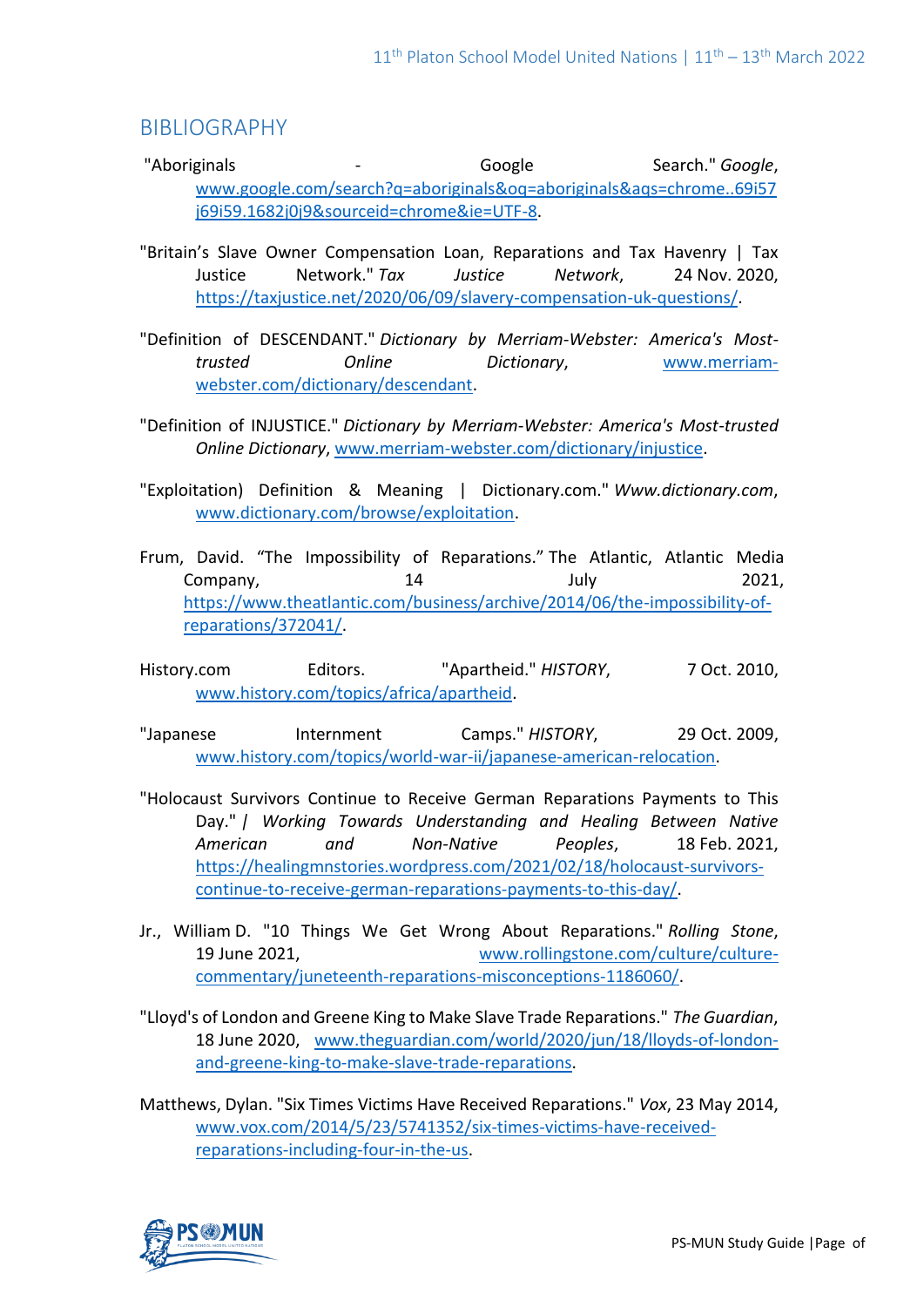- "OHCHR | Basic Principles and Guidelines on the Right to a Remedy and Reparation." www.ohchr.org/en/professionalinterest/pages/remedyandreparation.aspx.
- "OHCHR | Home." [www.ohchr.org/EN/pages/home.aspx.](http://www.ohchr.org/EN/pages/home.aspx)
- "OHCHR | Implementation of Human Rights Council Resolution 43/1." [www.ohchr.org/EN/Issues/Racism/Pages/Implementation-HRC-Resolution-](http://www.ohchr.org/EN/Issues/Racism/Pages/Implementation-HRC-Resolution-43-1.aspx)[43-1.aspx.](http://www.ohchr.org/EN/Issues/Racism/Pages/Implementation-HRC-Resolution-43-1.aspx)
- Pannett, Rachel. "Australia to pay hundreds of millions in reparations to Indigenous 'stolen generations'." *The Washington Post*, 5 Aug. 2021, [www.washingtonpost.com/world/2021/08/05/australia-indigenous-school](http://www.washingtonpost.com/world/2021/08/05/australia-indigenous-school-reparation/)[reparation/.](http://www.washingtonpost.com/world/2021/08/05/australia-indigenous-school-reparation/)
- "Redress and Reparations for Japanese American Incarceration." *The National WWII Museum | New Orleans*, 12 Aug. 2021, [www.nationalww2museum.org/war/articles/redress-and-reparations](http://www.nationalww2museum.org/war/articles/redress-and-reparations-japanese-american-incarceration)[japanese-american-incarceration.](http://www.nationalww2museum.org/war/articles/redress-and-reparations-japanese-american-incarceration)
- "Reparation." *Cambridge Dictionary | English Dictionary, Translations & Thesaurus*, [https://dictionary.cambridge.org/dictionary/english/reparation?q=reparatio](https://dictionary.cambridge.org/dictionary/english/reparation?q=reparation) [n.](https://dictionary.cambridge.org/dictionary/english/reparation?q=reparation)
- "The September 1952 Reparations Agreement Between West Germany and Israel: The Beginning of a Remarkable Friendship." *AICGS*, 12 Nov. 2019, [www.aicgs.org/2019/11/the-september-1952-reparations-agreement](http://www.aicgs.org/2019/11/the-september-1952-reparations-agreement-between-west-germany-and-israel-the-beginning-of-a-remarkable-friendship/)[between-west-germany-and-israel-the-beginning-of-a-remarkable](http://www.aicgs.org/2019/11/the-september-1952-reparations-agreement-between-west-germany-and-israel-the-beginning-of-a-remarkable-friendship/)[friendship/.](http://www.aicgs.org/2019/11/the-september-1952-reparations-agreement-between-west-germany-and-israel-the-beginning-of-a-remarkable-friendship/)
- "South Africa to Pay \$3,900 to Each Family of Apartheid Victims (Published 2003)." *The New York Times - Breaking News, US News, World News and Videos*, 16 Apr. 2003, [www.nytimes.com/2003/04/16/world/south-africa-to](http://www.nytimes.com/2003/04/16/world/south-africa-to-pay-3900-to-each-family-of-apartheid-victims.html)[pay-3900-to-each-family-of-apartheid-victims.html.](http://www.nytimes.com/2003/04/16/world/south-africa-to-pay-3900-to-each-family-of-apartheid-victims.html)
- Thompson, Janna. "Historical Injustice and Reparation: Justifying Claims of Descendants." *Ethics*, vol. 112, no. 1, 2001, pp. 114-135.
- "UN Human Rights Chief Calls for Reparations over Racism." *BBC News*, 29 June 2021, [www.bbc.com/news/world-europe-57646933.](http://www.bbc.com/news/world-europe-57646933)
- "UN Urges Immediate Dismantling of Systemic Racism." *France 24*, 28 June 2021, [www.france24.com/en/live-news/20210628-un-urges-immediate](http://www.france24.com/en/live-news/20210628-un-urges-immediate-dismantling-of-systemic-racism)[dismantling-of-systemic-racism.](http://www.france24.com/en/live-news/20210628-un-urges-immediate-dismantling-of-systemic-racism)
- United Nations. "Human Rights." *United Nations*, [www.un.org/en/global](http://www.un.org/en/global-issues/human-rights)[issues/human-rights.](http://www.un.org/en/global-issues/human-rights)